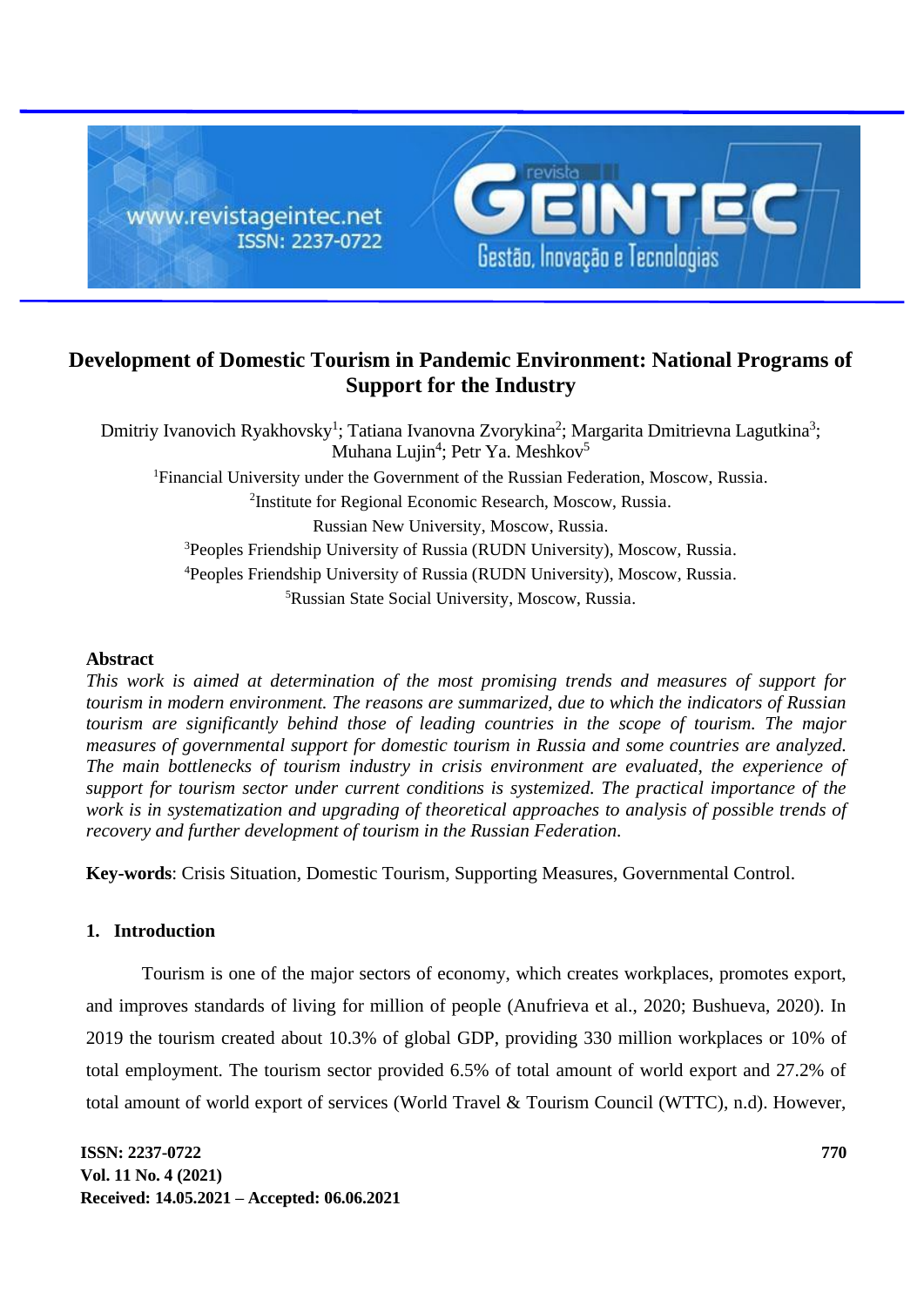tourism strongly depends on external factors. The crisis resulting from COVID-19 is, probably, more significant than the events of September, 2001 and the world financial crisis of 2008 taken together: this time the tourism sector was the first, which faced with nearly complete termination of its activity, quite possible that it would be the last to resume it. According to the data of World Tourism Organization (WTO), the industry could lose about USD 450 billion (International Air Transport Association (IATA), n.d).

As for Russia, according to Rosturizm, the sales decrease in tourism sector in the spring 2020 nearly reached 100%, total amount of income deficiency in the industry only in the first half of the year could amount to about RUB 1.5 trillion, including incomes of hotels, spas, holiday centers, tourist operators, tourist agents, and all types of tourist travelling (RATA News, 2020). Tourist companies are among those companies that the most acutely experience consequences of the pandemic and accompanying crisis (Abdulkadirov et al.: 2020). Due to constant high operation expenses, they quite often cannot maintain their activity without incomes during several months (Sklyarenko, Feoktistova, 2020; Deeva et al., 2020).

Nowadays, the most important task is to determine reasonable outputs from the crisis, which would mostly depend on efficiency of measures of governmental support (Kireeva, 2020; Vapnyarskaya, Krivosheeva, 2020). At present, various scenarios are considered regarding recovery of economic activity, in particular, in tourism sector according to implemented and future measures, as well as trends of virus propagation and varying consumer behavior. Governments of all countries allocate maximum efforts for assistance to suffered sectors of economy in addition to economic support to health care and direct support to incomes of the most vulnerable populations.

Representatives of tourism are sure that after the pandemic high efforts should be applied to recover confidence of travelers. Negative attitude to tourists as risk bearers by host communities could also be a consequence of the pandemic. Domestic tourism will play an important role for many countries at the recovery stage. In different countries the importance of domestic tourism strongly varies; however, in average the portion of domestic tourism in the OECD countries (Organization for Economic Cooperation and Development) amounts to about 75% of tourism consumption (Shakhramanyan, Ivolga, 2020).

The problem of recovery of suffered national economies, tourism industry in particular, is very urgent and at present it should be solved as soon as possible, thus, many researchers (Shubtsova et al., 2020; Shayakhmetova et al., 2020) propose approaches, which could minimize consequences of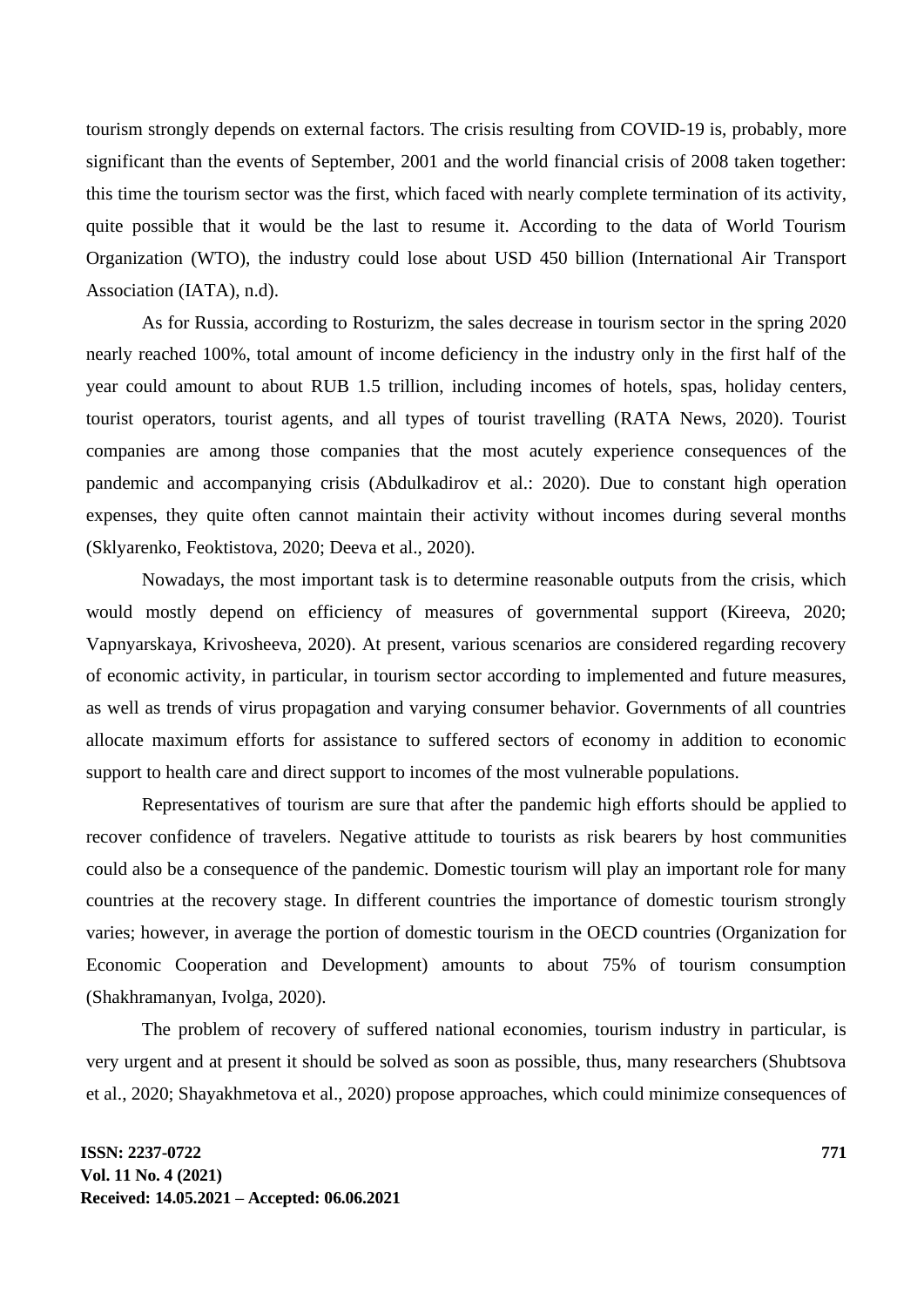crisis and contribute to revival of tourism industry. The approaches to recover tourism industry were considered by E. I. Makrinova (2020), E. I. Algazina (2020), I. D. Shakhramanyan (2020), and others. However, the scientific status of the problem could hardly be referred to as sufficient, especially accounting for changing situation with the second wave of the COVID-19 pandemic. Hence, the analyzed subject seems to be urgent.

The research hypothesis is as follows: in modern environment the development of domestic tourism is the most promising.

### **2. Methods**

The research procedures were comprised of systematic approach related with the analysis of global and Russian markets of tourism services, general scientific methods of cognition, analysis and synthesis, dialectic, abstract logic, system analysis, as well as methods of legal analysis: analogies, comparisons, generalizations. Theoretical aspects were studied using such methods of scientific cognition as induction and deduction, methods of updating, classification, abstraction and concretization. The hypothesis was proved on the basis of theoretical and methodological developments in the field of studies of issues related with operation and advances of tourism industry, disclosing features of tourism activities under nonconventional conditions: the pandemic. Theoretical basis of the investigations was comprised of the data of World Health Organization, Rosturizm, as well as reports of Russian Cabinet members concerning support for tourism.

#### **3. Results**

A distinctive feature of the current pandemic is the simultaneous occurrence of the so-called non-infectious pandemic (pandemic of fear), related with intensive development of information technologies and instant distribution of information in the world. The established situation exerted significant influence on all sectors of world economy, including tourism. According to unanimous experts' opinion, such crisis in tourism was not observed since the Second World War (Loguntsova, 2020).

According to the analysis by the World Travel and Tourism Council (WTTC) performed in spring, 2020, the coronavirus pandemic began to reduce up to one million workplaces in world tourism every day. In this regard the most suffered European country was Germany, where almost 1.6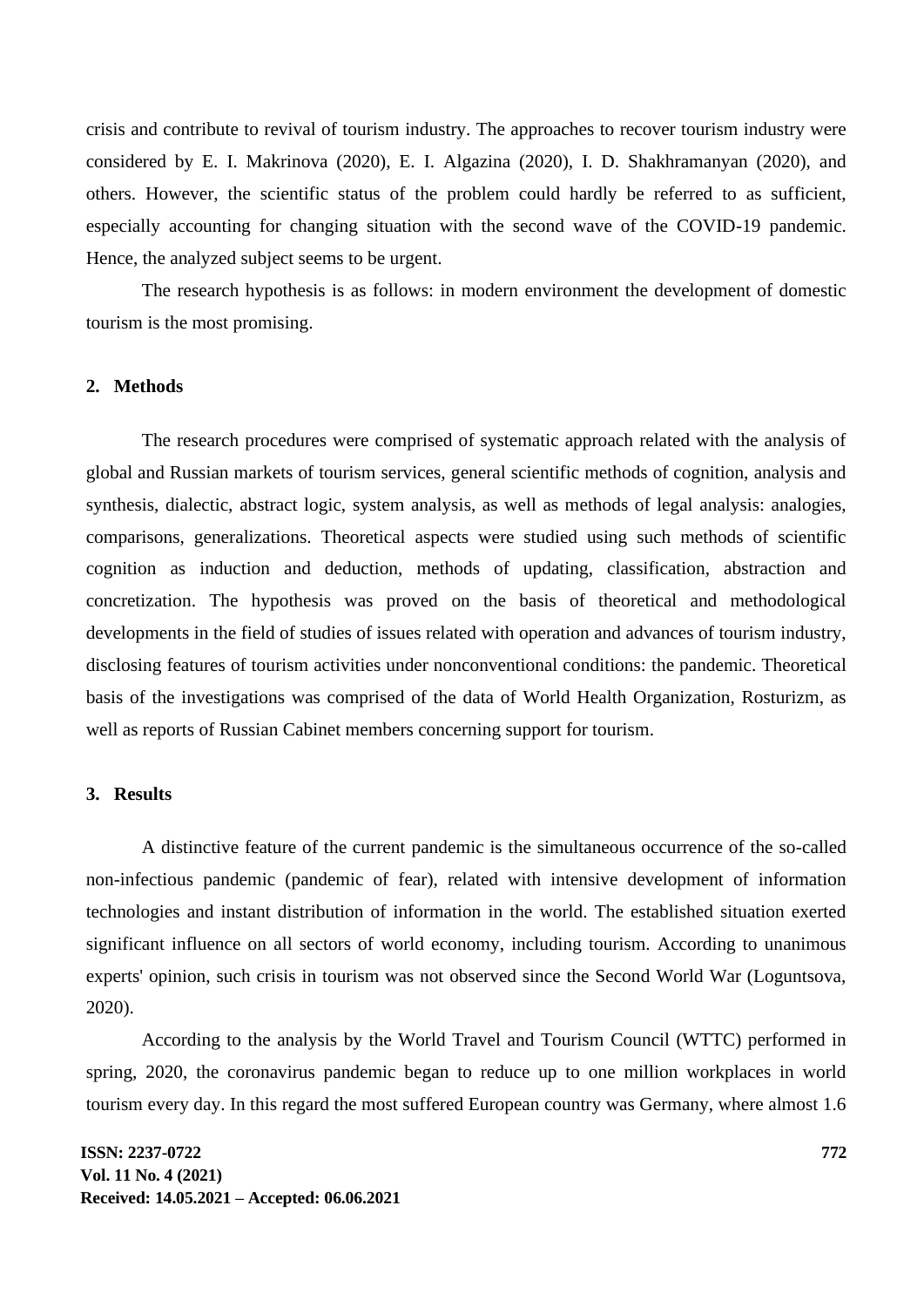million workplaces were at risk. Russia was at the second position, Italy and Great Britain were at the third position (Loguntsova, 2020).

Regarding this situation, the WTO prepared relevant recommendations aimed at mitigation of social and economic impact of the pandemic on tourism sector in various countries. The document was prepared in cooperation with the World Health Organization (WHO), the International Civil Aviation Organization (ICAO), the International Maritime Organization (IMO), the Airports Council International (ACI), the Cruise Lines International Association (CLIA), the International Air Transport Association (IATA). The recommendations are separated into three interrelated units: 1) management of crisis and mitigation of its consequences (preservation of workplaces; support for liquidity of companies; reconsideration of taxes and dues related with tourism industry; protection of consumer rights; improvement of digital skills of employees in tourism business; inclusion of tourism into general strategies to save economy of various regions and countries, development of mechanisms of anti-crisis management); 2) promotion of rapid recovery of tourism industry (promotion of investments into tourism; preparation of tourists for travelling related with the existing pandemic risk level; creation of new workplaces; accounting for environmental stability of tourist regions; comprehension of market and prompt actions in the market of tourist services; improvement of marketing role; establishment of special management authority to control tourism recovery); 3) preparation for future situation (diversification of markets, products, and services, investments into analytical systems of market and digital transformation; improvement of tourism management efficiency at all levels; provision of readiness to crisis situation; investments into human capital; conversion to waste-free economy and adoption of measures of steady development) (Kononenko, 2020).

Following the aforementioned recommendations, many countries have developed and launched national programs of economy support, where significant attention is paid to rescue of tourism industry.

The Spanish government launched the crisis intervention program for the amount more than EUR 200 billion, which equaled to 20% of national GDP (Finkenzeller, 2020). Special regime was provided for tourism companies for the period from 3 to 6 months. During this period a tour operator or a hotel could temporarily dismiss employees, and during this period the government would pay to the dismissed person 75% of his average salary for the last half year; moreover, the social costs were also included. An employee in tourism business in Spain earned in average EUR 1,200 per month.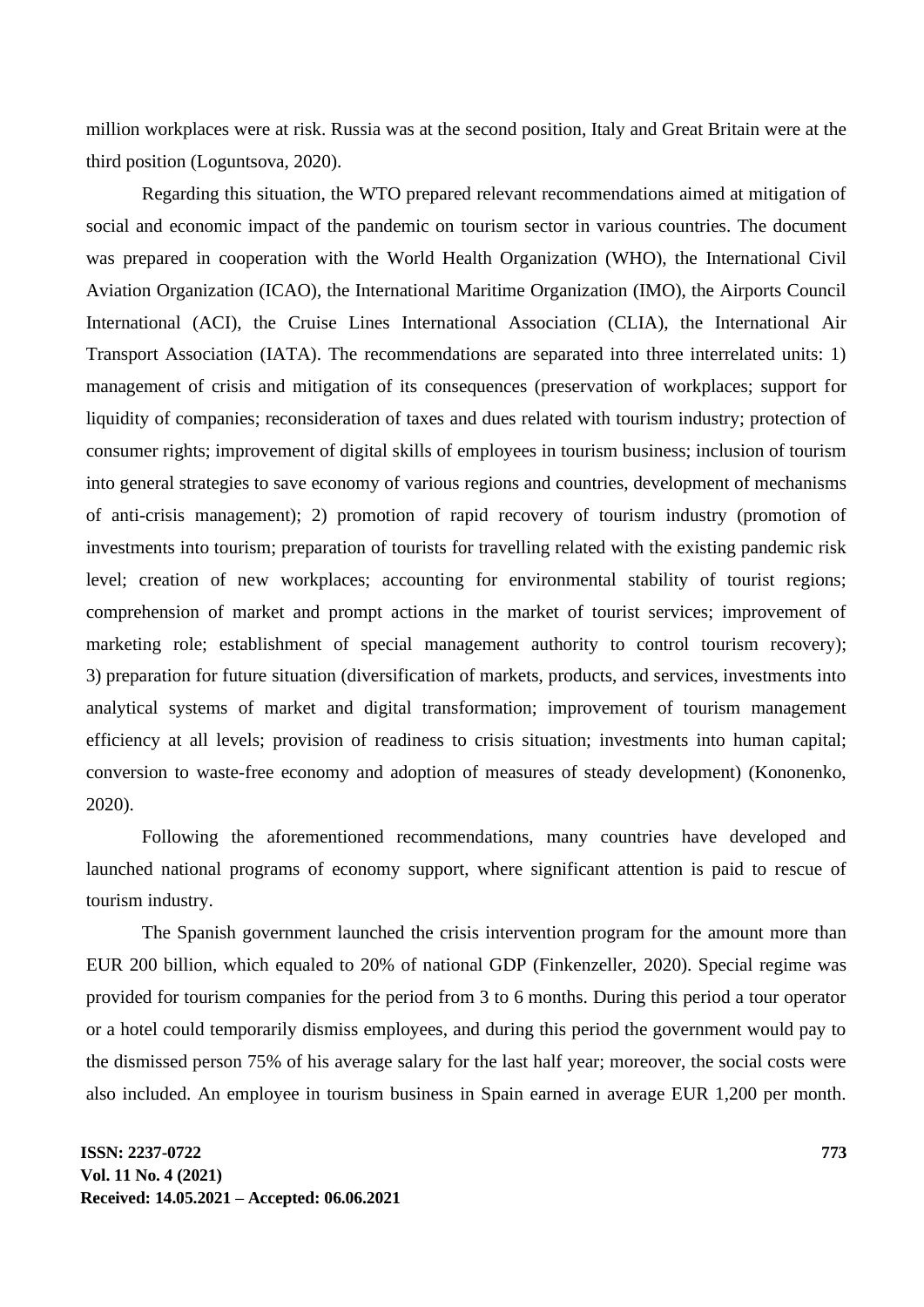Therefore, the government would pay to temporarily dismissed person about EUR 900 per month. Preferential crediting with state guarantees was introduced for tourism companies as well as delay for tax payments. Payment of EUR 700 was provided for individual entrepreneurs, including those in tourism sector who temporarily terminated their activity (Kirchhoff, 2020). All these measures were aimed mainly at assistance to hotel business and tour operators of inbound and domestic tourism. Tour operators of outbound tourism also obtained assistance but only when operators did not violate the Law of combined travel (tour package) and returned 100% cost of reserved tours in the case of forced cancelation of tour. The Spanish government supported all tour operators, provided that the consumer interests did not suffer. If an entrepreneur had not sufficient resources, then he should have applied to bank and obtain credit for payments to tourists.

On April 25, 2020 the Bundestag approved the largest German anti-crisis program. The measures of protection against the COVID-19 consequences included separate national program of assistance to small-scale companies and self-employed persons in amount of EUR 50 billion. This sum will be borrowed from supplemental state budget in the amount of EUR 156 billion (Gurkov, 2020). Such measures of assistance give confidence that the tourism sector of Germany, which contributed more than EUR 105 billion into national economy in 2019 (4% of GDP), will survive and recover quickly from the crisis. In order to rescue the German economy, the government developed the extensive program. A set of measures was presented aiming at emergency assistance to individual entrepreneurs and small-scale companies with personnel of not more than 10 persons. Exactly such companies are widely presented in tourism sector. The site of Federal Ministry for Economic Affairs and Energy of Germany includes separate section for assistance to small-scale companies. As a rule, the small-scale companies could hardly have any security or supplemental income. These companies should receive assistance rapidly and without bureaucracy delays. In order to provide their liquidity, they receive lump payment for three months, depending on the company scale: EUR 9,000 for up to five employees, up to EUR 15,000 for up to ten employees (Bundesministerium für Wirtschaft und Energie, 2020b). These words evidence priority of small-scale business for government. Another priority of the anti-crisis program is to preserve as much workplaces as possible in all companies in the environment of temporarily forced downtime. A company participating in this program pays salary to its employees while there is work. During downtime they receive 60% of their pure salary from government. Those with at least one child receive 67%. According to governmental forecasts, such regime will be used by more than two million employees of various economic sectors.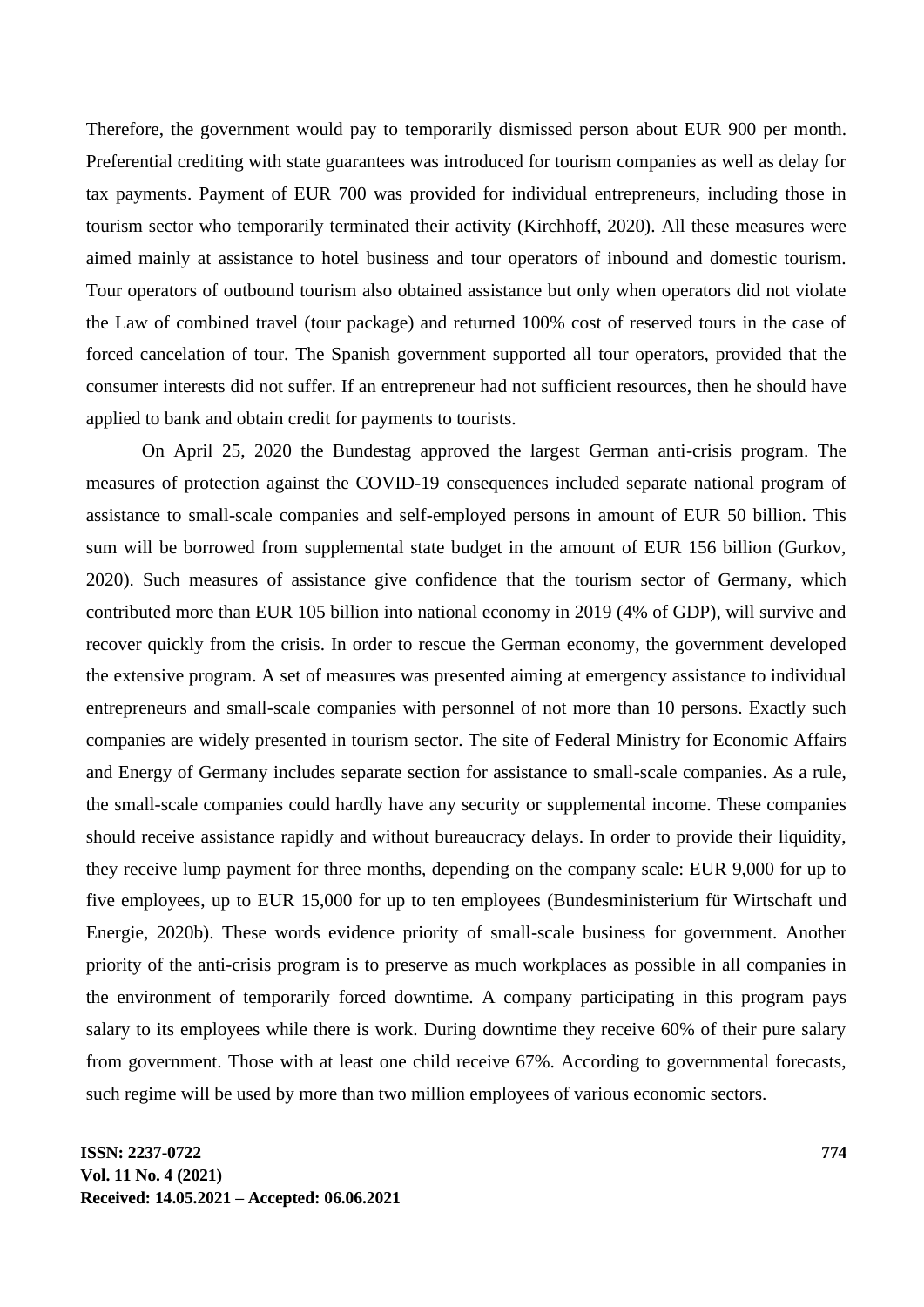The Czech government agreed on special assistance to the sector in the frames of its measures to recover economy, which, according to its statements, was higher than EUR 37 billion (Coronavirus in Czech Republic: n.d). Under such situation, tourism agencies and hotels pay attention to the plan presented by the Ministry of regional development, according to which the government would make contributions to discount coupons offered to Czechs vacationing at home. Independently on the government, the capital allocates EUR 9.3 million to support tourism and culture in the city. Advertising campaign persuading Czech citizens to visit the capital will be accompanied by fees for residing and sightseeing (Prague, n.d). Cultural institutions would also receive financial assistance.

At the end of March, 2020, the Russian government determined the economic sectors, which would be the first to receive the governmental assistance in connection with the pandemic, including tourism, hotel business, and health resort sector. Regarding the tourism industry as the most suffered sector: 1) tax payments and insurance charges for small and medium entities were rescheduled for the period from 3 to 6 months depending on the tax; 2) in some subjects of Russia the tax rates for simplified tax system were decreased to 1% in the case of income taxation and to 5% in the case of income–expenses taxation; 3) preferences were approved concerning lease of federal and municipal property; 4) RUB 24 billion were allocated to banks for payment of preferential loans to backbone companies for replenishment of current assets and distribution of grants; 5) the grant in amount of minimum monthly wage (RUB 12,130) for each employee was allocated for companies and individual entrepreneurs included in the registry of small and medium companies and performing activities according to OKVED code mentioned in the list of suffered economic sectors; 6) in some subjects credits were provided at the preferential interest rate up to 0.5%, herewith, partial guarantee was stipulated by regional and financial microcompanies; 7) interest-free credits were provided for salary payments; 8) the procedure and terms were defined regarding repayment of monetary sums to tourists and other customers paid by them for tourist products, from the fund of personal responsibility of tour operator; 9) payments to Reserved fund of tour operators in the sphere of outbound tourism in 2020 were reduced to RUB 1; 10) regulations of grant provision to tour operators were approved for refunding of expenses related with the pandemic of new coronavirus wave. The table below summarizes and compares the governmental measures.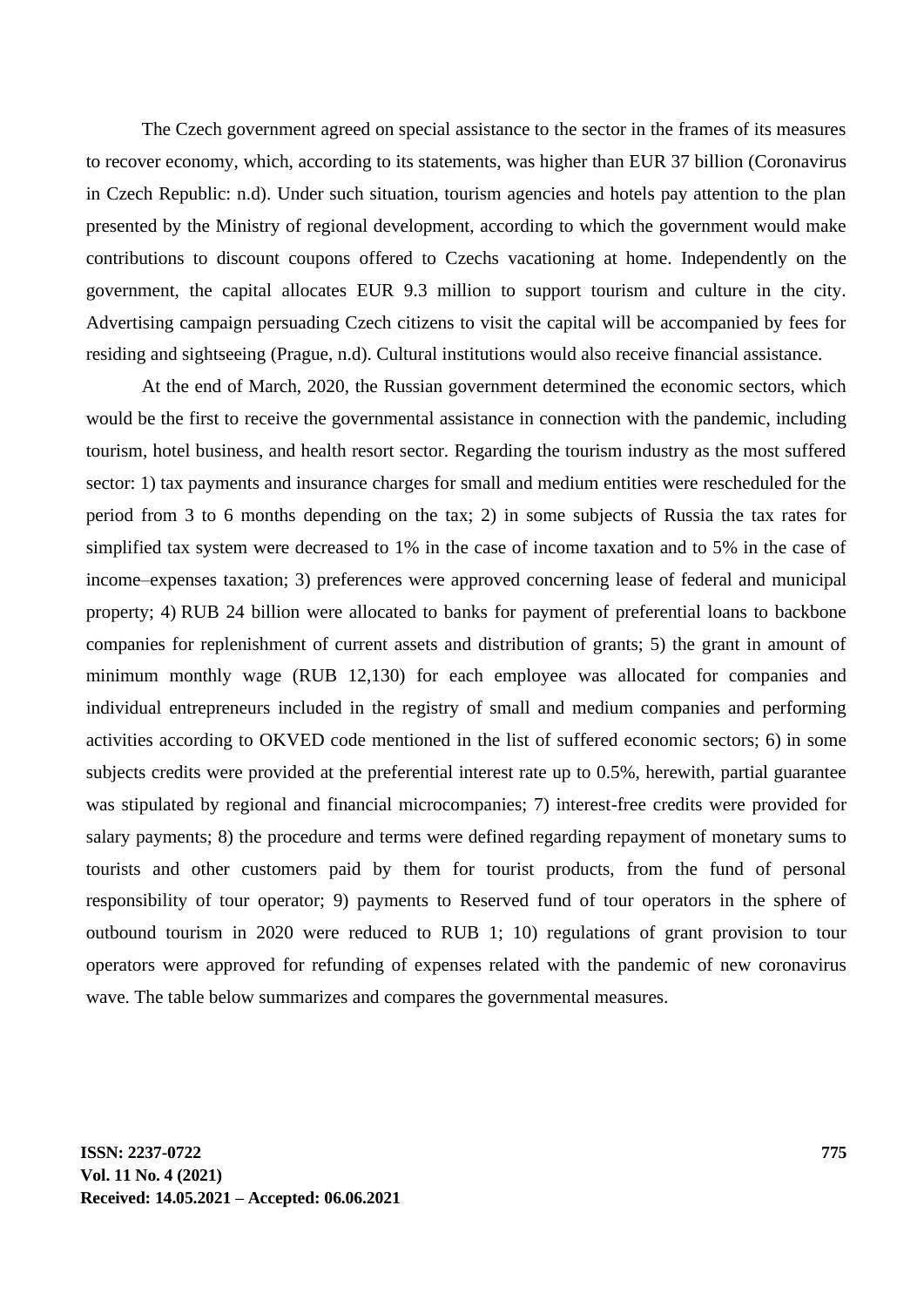|         | Measures of governmental support                                                                                                                                                                                         |                                                                                                                                                                                    |                                                                                                                                                                                    |                                                                                                                                                                                                                                               |
|---------|--------------------------------------------------------------------------------------------------------------------------------------------------------------------------------------------------------------------------|------------------------------------------------------------------------------------------------------------------------------------------------------------------------------------|------------------------------------------------------------------------------------------------------------------------------------------------------------------------------------|-----------------------------------------------------------------------------------------------------------------------------------------------------------------------------------------------------------------------------------------------|
| Country | Taxes and duties                                                                                                                                                                                                         | Financial<br>and                                                                                                                                                                   | Sector<br>of                                                                                                                                                                       | Informational                                                                                                                                                                                                                                 |
|         |                                                                                                                                                                                                                          | credit sector                                                                                                                                                                      | employment                                                                                                                                                                         | support                                                                                                                                                                                                                                       |
| Spain   | Tax holidays                                                                                                                                                                                                             | Preferential<br>loans<br>with<br>governmental<br>guarantees                                                                                                                        | Payment<br>οf<br>salary<br>75%<br>to<br>employees<br>on<br>behalf<br>of<br>government                                                                                              | Insight into cultural<br>heritage,<br>infrastructure,<br>and<br>initiatives of regions<br>in the tourism sector<br>by arrangement of<br>various events<br>and<br>participations<br>in<br>exhibitions<br>and<br>shows beyond<br>the<br>regions |
| Germany | Tax holidays                                                                                                                                                                                                             | Preferential<br>loans<br>Single payment<br><b>EUR</b><br>$9,000-$<br>15,000                                                                                                        | Payment<br>of<br>60% salary<br>to<br>employees<br>on<br>behalf<br>$% \left( \left( \mathcal{A},\mathcal{A}\right) \right) =\left( \mathcal{A},\mathcal{A}\right)$ of<br>government | Social<br>advertisement<br>of<br>local<br>places<br>of<br>interest                                                                                                                                                                            |
| Russia  | Tax deferral up to<br>months.<br>6<br>Redemption of tax   Preferential<br>payment<br>the<br>to<br>fund<br>of  <br>reserve<br>Turpomoshch<br>Association<br>and<br>payments to funds<br>of<br>personal<br>responsibility. | Partial<br>loans.<br>governmental<br>financing<br>$% \left( \left( \mathcal{A},\mathcal{A}\right) \right) =\left( \mathcal{A},\mathcal{A}\right)$ of<br>transport<br>new<br>routes | Payment<br>of<br>minimum<br>monthly<br>wage<br>$(12,130 \text{ rub})$ per<br>salaried<br>each<br>employee,<br>interest-free<br>credit for salary<br>payment                        | Provision<br>of<br>attractiveness<br>of<br>touristic<br>new<br>objects.<br>Participation<br>in<br>touristic exhibitions.                                                                                                                      |

Table 1 - Comparison of supporting measures for tourist industry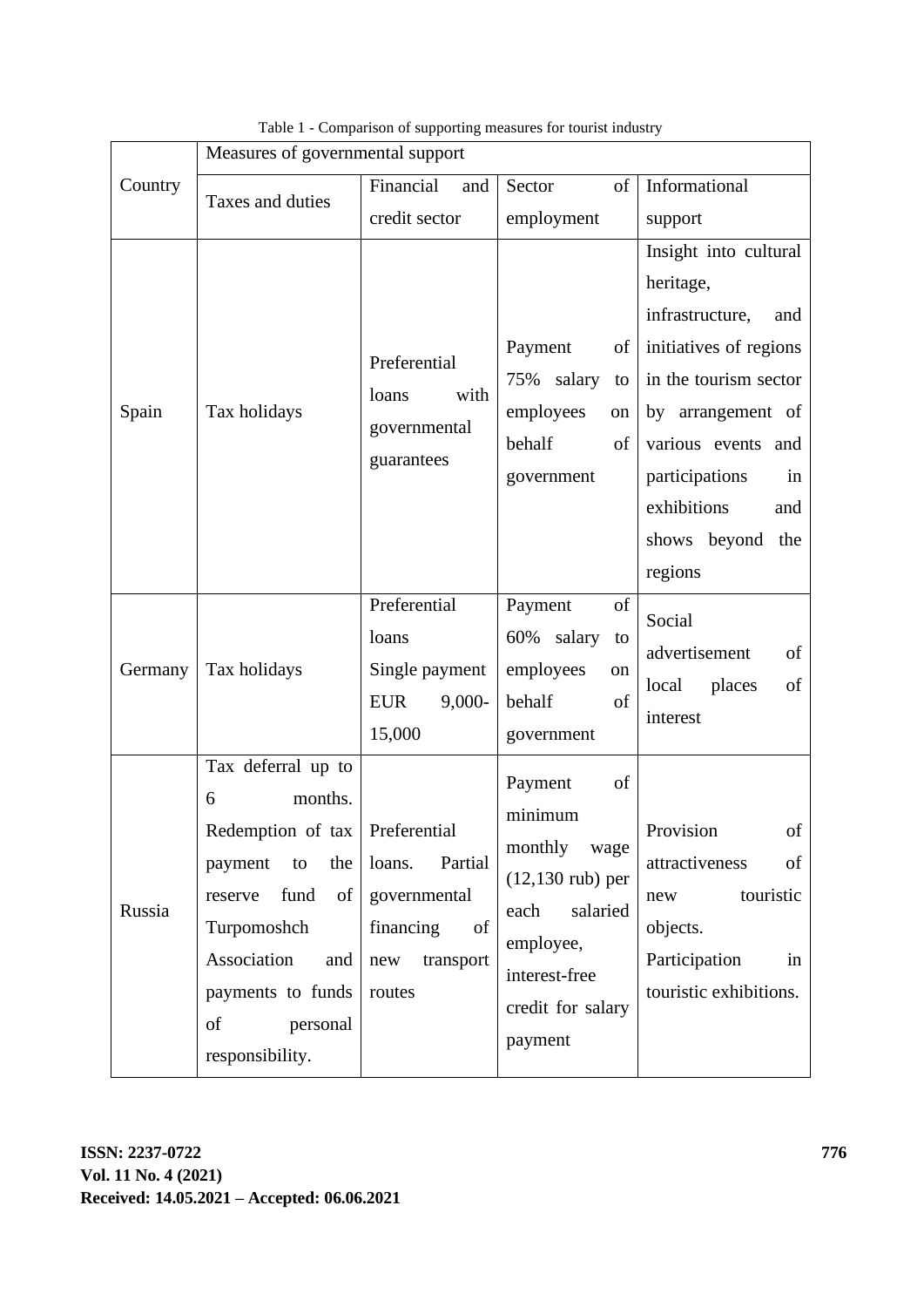Therefore, on the basis of the comparison it can be concluded that in Russia direct payments to tourist companies are not stipulated and payments for support of employees are significantly lower in comparison with Germany and Spain.

#### **4. Discussion**

Russia possesses high tourism potential. However, at present the country occupies a negligible position in the world tourist market. Its share is about 1%. In Russia tourism is an important trend of economic development, which requires continuous improvement of forms and methods of tourism management. In all sectors of tourism activity, both at the level of governmental entities and of business, new forms of activity are being searched, product proposals are expanded with improvement of its specialization. At present, it is obvious that long-term activities concerning outbound tourism are premature in the environment of closed country and growing COVID-19 second wave. Hence, governmental support should be prioritized with respect to systematic predefined promotion of domestic tourism.

The Russian Union of Travel Industry (RUTI) has developed a set of post-crisis measures aimed at rapid recovery of tourism industry, including:

1) financing of actions to decrease the cost of tourist products so that they become more accessible for mass tourism after termination of the pandemic;

2) financing of social tourism: organized travelling of socially vulnerable groups (students, pensionaries, and the like);

3) partial financing of air flights for groups to tourist regions, which are poorly accessible due to high costs of flight (Sakhalin, Altay, Baikal, and others);

4) support for entrepreneur initiatives regarding development of tourist products, objects of tourist infrastructure, etc. aimed at creation of new workplaces and increase in tourist flow (Stavtseva, 2020).

In addition, in July, 2020 the Russian government allocated RUB 15 billion for partial compensation to citizens for domestic tourism. It was possible to return from RUB 5 thousand to RUB 15 thousand for vacations in Russia depending on the tour (Mertsalova, 2020). Thus, the most proposed measures were aimed at support to domestic tourism; however, these measures separately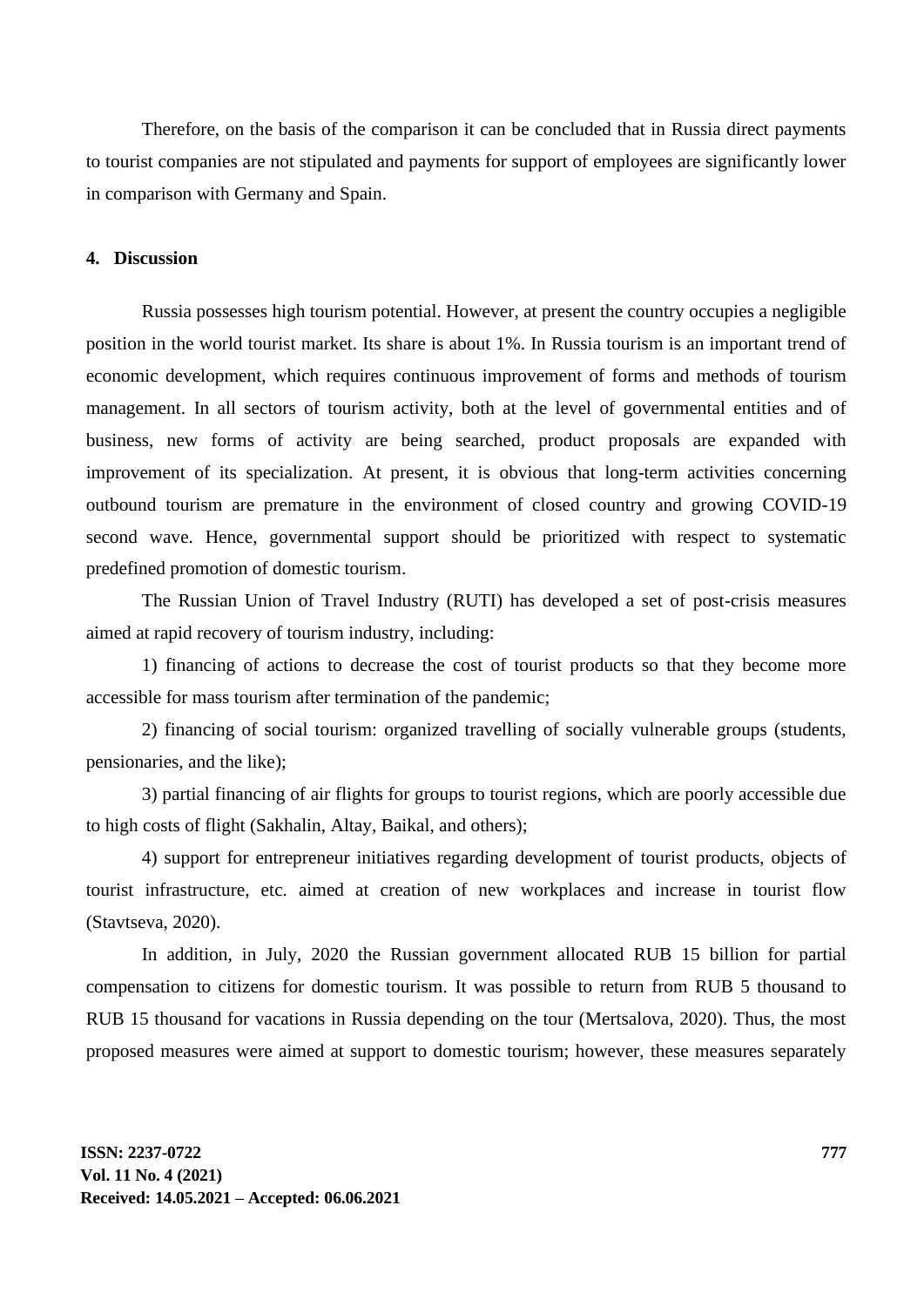and jointly were rather narrow, whereas they should have been a part of integrated targeted federal program.

International practices of creation and promotion of targeted federal programs in the field of tourism can be exemplified by the experience of Germany, which is in the top ten in terms of incomes and tourist visits, and the rates of development of this sector are by far higher than the average European level (Reisen für Alle, n.d). In this respect, analysis of German experience in creation and development of domestic tourism by means of political forces can be useful and important for development of tourism in Russia, which currently does not properly comply with the modern international requirements and is not characterized by appropriate growth rates.

In Germany the prioritized fields of governmental regulations of tourism are distinctly defined. The federal government pursues the policy of the so-called qualitative growth (Politik des qualitativen Wachstums) (Reisen für Alle, n.d), stipulating new opportunities for wealth growth of individuals and regions (Lands) due to structurization and socialization of touristic policy. Thus, one of the main targets of the 18th Bundestag was reinforcement of economically weaker regions, though rich in cultural inheritance, by means of integration of culture and tourism and, finally, improvement of their touristic attractiveness. In addition, the federal government as one of prioritized fields considers updating of accessible tourism and support for creation of national certification system for travelling without barriers. One of the leading trends of German governmental policy in the field of tourism is Rural Territories. It is well known that tourists are attracted mainly by large cities. Rural districts are characterized by significantly lower attractiveness. Meanwhile, in economically weak rural areas tourism can promote creation of new workplaces and increase incomes of rural inhabitants. On the basis of the aforementioned backgrounds, the Federal Ministry of Economy in close cooperation with the Federal Ministry of Food and Agriculture launched the project titled Opportunities of tourism in rural areas (Tourismusperspektiven in ländlichen Räumen) (Bundesministerium für Wirtschaft und Energie, 2020a). The project stipulates for analysis of touristic potentials of rural areas aiming at their promotion as attractive tourist sector. Proposals are presented to improve the situation, key strategies of tourism activity are developed, recommendations are provided for arrangement of accompanying measures. On the basis of the project results, the practical guide was developed: Opportunities of tourism in rural areas: recommendations for tourism promotion. Short reports (ten in total) were published with all requirements for separate spheres of tourism sector (Bundesministerium für Wirtschaft und Technologie, 2013). The materials were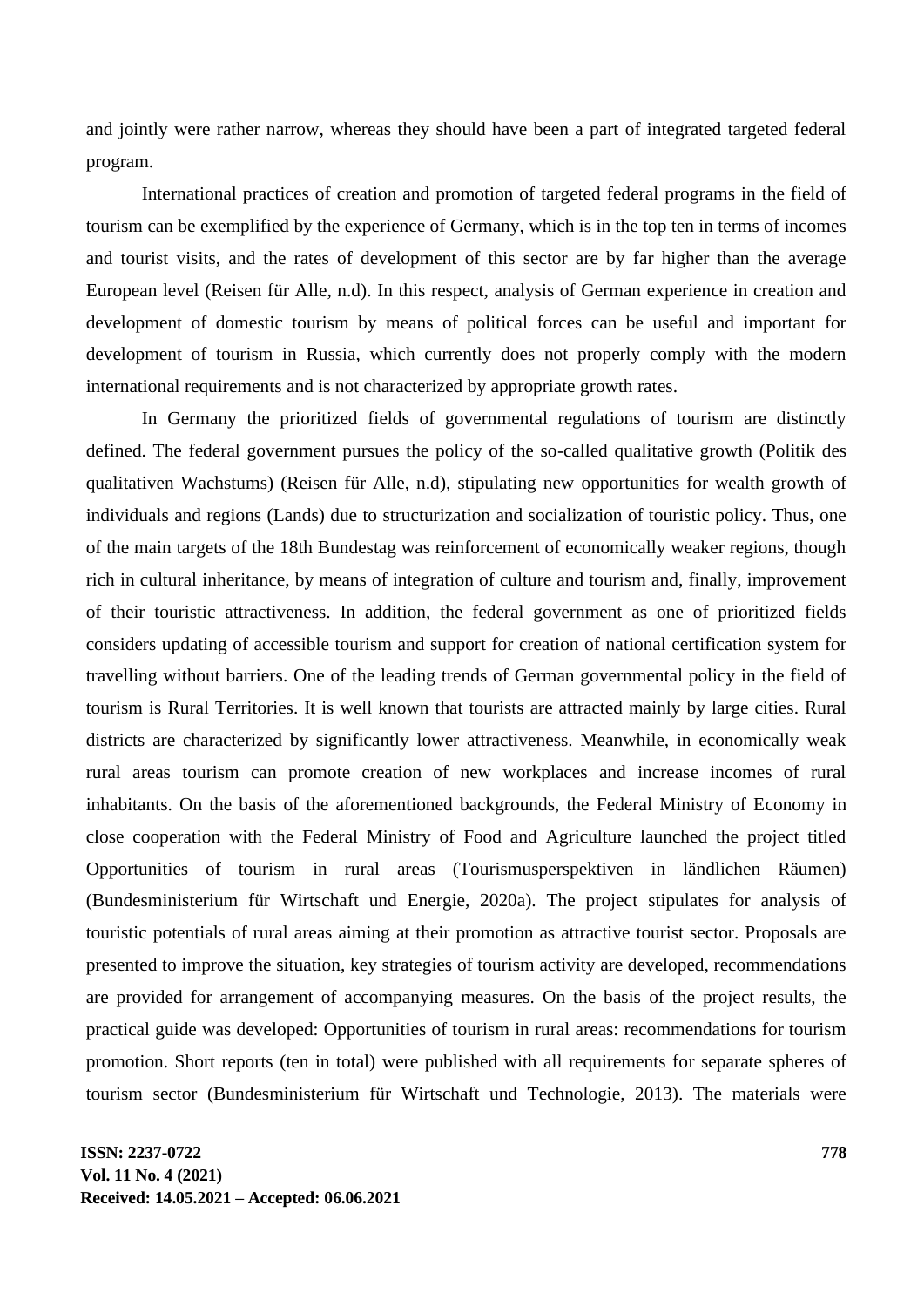supplemented with special publication: Entertainment parks, Fairs, and Folk Fests (Sonderstudie "Freizeitparks, Märkte und Volksfeste") (European Comission. Centre for Strategy and Evaluation Services, 2016).

Success of this activity resulted in the fact that a similar project was launched in Germany titled Destination as a scene: Cultural tourism makes rural areas successful (Die Destination als Bühne: Wie macht Kulturtourismus ländliche Räume erfolgreich?) (Antropov et al., 2020). The project was based on the fact that cultural variety in regions and not only in large cities was a trademark of Germany. On the basis of positive results of the previous project, the federal government paid attention to implementation of cooperation between culture and tourism. The project objective was to reveal the opportunities of arts and culture in rural areas (Antropov et al., 2020).

The German experience demonstrates that the development of domestic tourism, which promotes formation of touristic infrastructure of adjacent sectors, such as hotel business, transport and many others, creates workplaces in rural areas, requires for efforts of all interested parties, mostly of government. The most important factor of development could be presented by national projects involving governmental structures, businessmen, analysts, experts, and members of community.

#### **5. Conclusion**

National integrated targeted programs, developed with consideration for best world practices, can be an important factor of development of domestic tourism. The main tasks for such programs with consideration for the Russian conditions will be improvement of tourism infrastructure up to the level of common global requirements, stimulation of social layers not currently involved in tourism by governmental financing, development of tourism innovations suitable for use under conditions of restrictions related with the pandemic. Therefore, the research hypothesis seems to be proven. The subject, developed in this work, should be continued by investigation into opportunities of implementation of tourism innovations in current crisis environment.

#### **References**

Abdulkadirov, U.U., Biryukov, V.A., Yudina, E.V. (2020). *Tourism industry development in the context of the Coronavirus (COVID-19) pandemic*: response and recovery measures. Revista Inclusiones, 7(Especial), 23-33.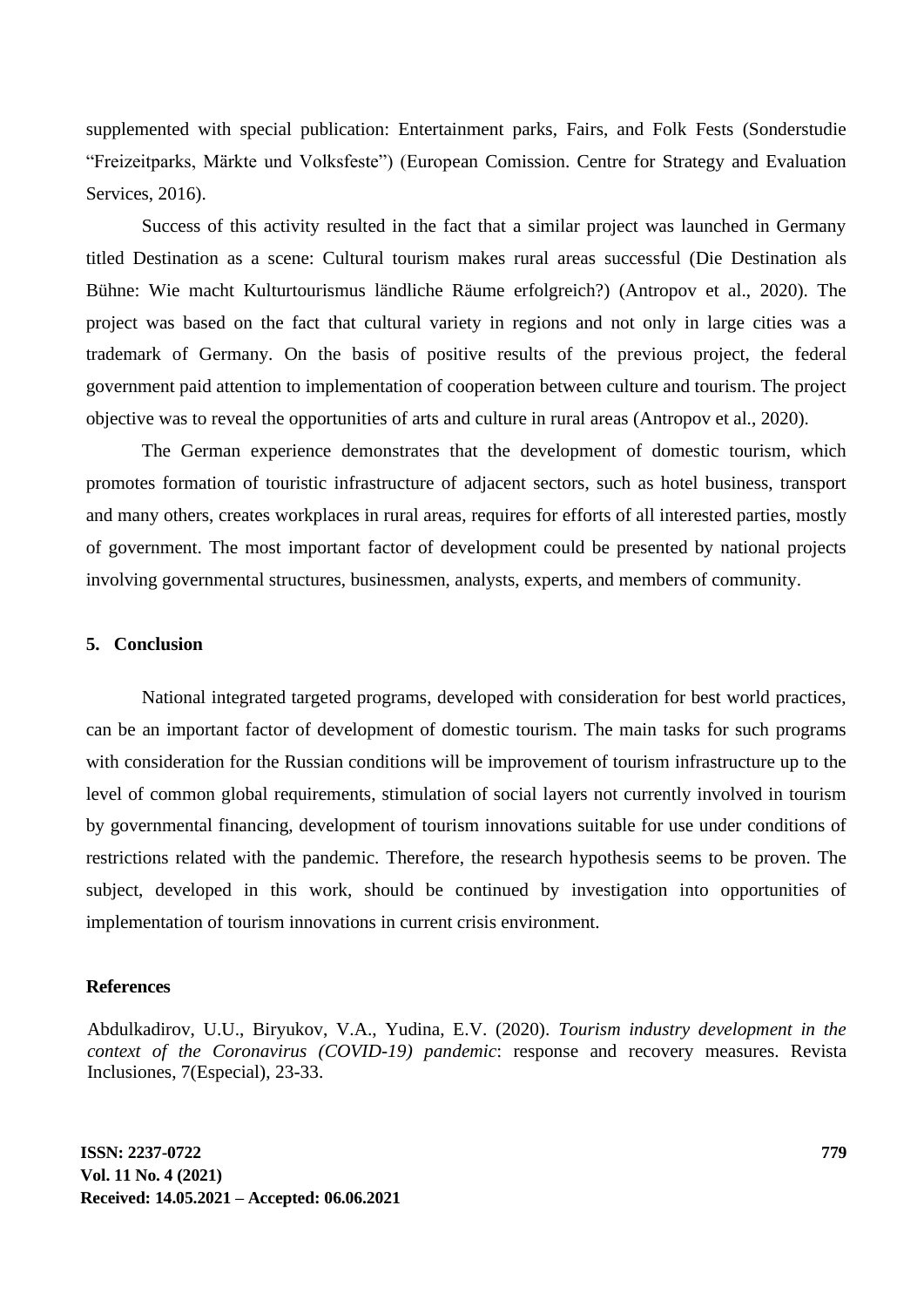Algazina E.I. (2020). Razvitie turizma: opyt zarubezhnykh stran v Rossii [Development of tourism: foreign experience in Russia], in: A.S. Polynskiy (ed.), Youth, Science, Creation – 2020: *Proceedings of the 18th All-Russia Conference of Students and Postgraduates*, May 21-22, 2020, Omsk, Russia. Omsk: Omsk State Technical University, pp. 326-332.

Antropov, R.V., Antropova, N.A., Litsenberg, I.I. (2020). *National policy of Germany in tourism sector: current state and features of implementation.* Vestnik Zabaikal'skogo gosudarstvennogo universiteta, 26(6), 77-86.

Anufrieva, N.I., Volkov, L.V., Aralova, E.V., Kolomyts, O.G., Myagkova, E.V. (2020). Environmental Education: Nurturing of the Humanistic Orientation of a Personality. Universal *Journal of Educational Research*, 8(11), 5529 – 5535.

Bushueva, I.V. (2020). *Features of event tourism development in Moscow Region* (Russia). Revista Inclusiones, 7(Especial), 63-73.

*Coronavirus in Czech Republic*. (n.d). Available: https://koronavirusvcr.cz/en/

Deeva, T.V., Nikiporets-Takigawa, G., Lustina, T.N., Podsevalova, E.N., Didenko, E.N. (2020). Blockchain Technologies and Smart Contracts: New Technological Methods to Regulate Transactions and Trade Operations. *International Journal of Emerging Trends in Engineering Research*, 8(7), 3659-3664.

European Comission. Centre for Strategy and Evaluation Services. (February, 2016*). Mapping and performance check of the supply side of tourism education and training.* Final Report. Brussels: European Comission, 108 p.

*International Air Transport Association* (IATA). (n.d). Available: https://www.iata.org/

Kireeva, Yu.A. (2020*). The current state of event tourism in Russia*. Revista Turismo Estudos & Práticas, S4, 1-11.

Kononenko, T. (April 6, 2020). *UNWTO appeals to support economy via the travel and tourism sector*. RATA News. Available: https://ratanews.ru/news/news\_6042020\_6.stm

Loguntsova, I.V. (2020). *Tourism industry in the environment of coronavirus pandemic: challenges and opportunities.* Gosudarstvennoe upravlenie, 80, 49-64. DOI: 10.24411/2070-1381-2019-10063

Makrinova, E.I., Lysenko, V.V., Rybochkina, E.A. (2020). *Formation of active governmental policy for support of tourism industry under crisis conditions*. Vestnik Belgorodskogo universiteta kooperatsii, ekonomiki i prava, 4(83), 27-41.

Mertsalova, A. (July 22, 2020). *Cashback for travelling in Russia*. Kommersant. Available: https://www.kommersant.ru/doc/4425858

RATA News. (April 16, 2020). *Rosturizm arranged certain measures to save the industry*. Available: https://ratanews.ru/news/news\_16042020\_3.stm

Shakhramanyan, I.D., Ivolga, A.G. (2020). COVID-19: Response measures of tourism industry. In: *Proceedings of the 8th International Scientific and Practical Conference "Innovative Aspects of Service and Tourism Development*", May 20, 2020, Stavropol, Russia. Stavropol: Stavropol State Agrarian University, pp. 126-140.